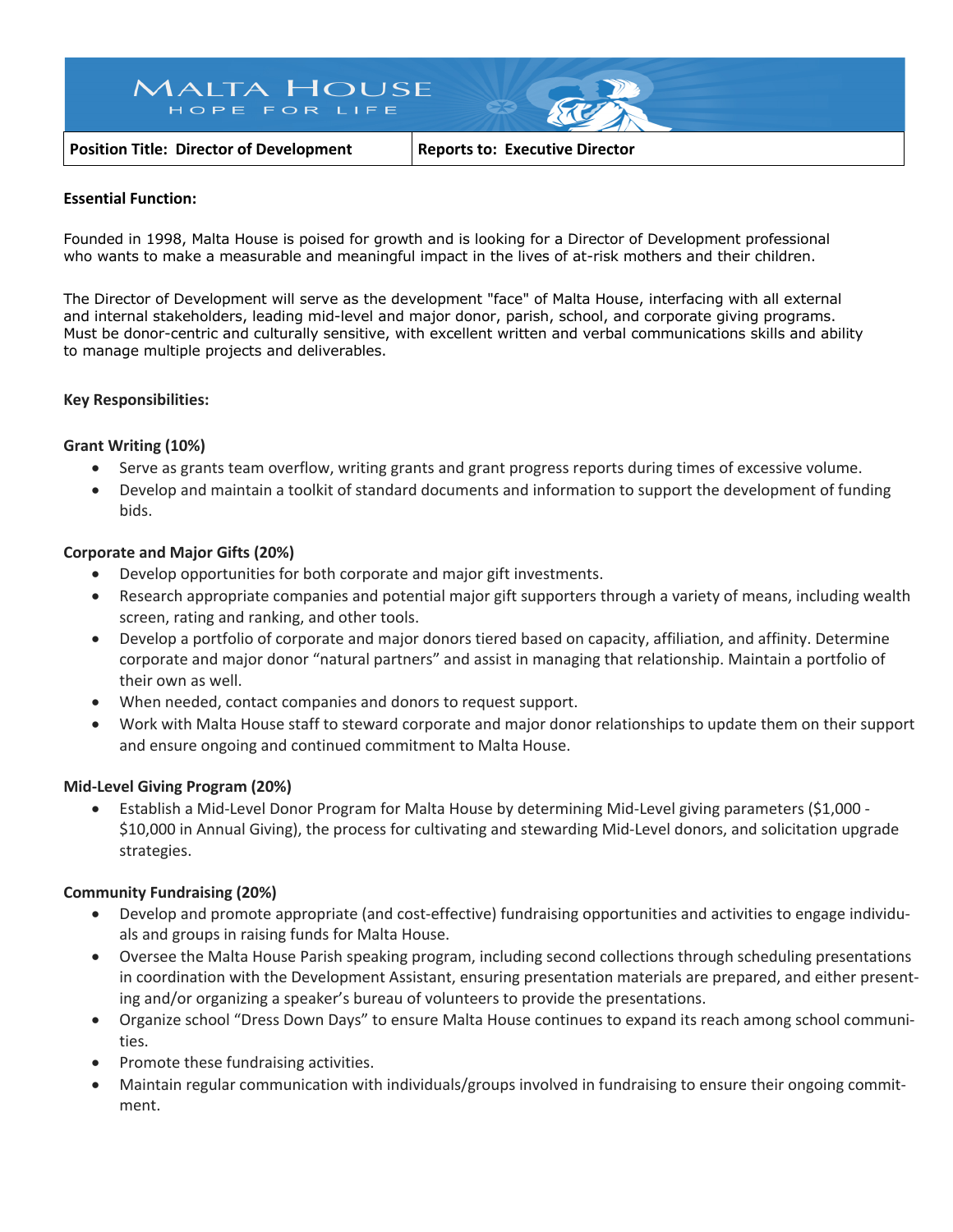# **Building a Culture of Philanthropy**

• Fosters a culture of philanthropy throughout the organization, including staff, Board, and volunteers, and creates a donor-centered organization that nurtures loyalty through a comprehensive relationship-building program including cultivation and communications.

# **Public Relations (15%)**

- Manage all public relations for the organization, including increasing the profile of Malta House in the tri-state area.
- Support the Executive Director to serve as the face and voice of Malta House in the communities served and by which Malta House is supported by civic, professional, religious, and social groups to explain program direction, funding needs, and volunteer opportunities/participation.
- Oversee monthly house tours, informational sessions, and house parties.

# **General Fundraising Administration and Supervisory Responsibilities (15%)**

- Provides general oversight of all the organization's fund development activities, manages the day-to-day operations of the development function, and monitors the adequacy of strategies and tactics.
- Serves as a member of the senior staff, helping the Executive Director to drive the strategic direction of Malta House.
- Oversees and plans the work of the Development Assistant and Volunteer Coordinator and Community Engagement Manager (both full-time positions) as well as conducting performance evaluations that are timely and constructive.
- Ensures compliance with all relevant regulations and laws, maintains accountability standards to donors, and ensures compliance with the code of ethical principles and standards of professional conduct for fund development and fundraisers.
- Ensures establishment of and compliance with the organization's fund development and philanthropic principles, policies, and procedures.
- Assures stability by creating a work environment that is rewarding to staff and volunteers.
- Fosters a smoothly operating development function through timely and effective resolution of disruptions.
- Appropriately represents the institution, its board, and executive director to donors, prospects, regulators, development committee(s), fundraising volunteers, and the general public.

## **Required Skills/Qualifications:**

- Bachelor's degree required.
- A minimum of five years' experience in fundraising/development for an organization (non-profit experience preferred).
- Experience managing and developing staff.
- Proficiency with Microsoft Office, Google Suite, and virtual meeting platforms
- Extensive knowledge of fundraising strategies and principles.
- Experience writing and managing grants, developing mid-level and major donor portfolios, and project management
- Strong research/analytical skills and the ability to apply knowledge to the organization's funding goals.
- The ability to be self-motivated.
- Excellent attention to detail.
- Excellent communication and strong writing skills.
- The ability to work as part of a team and engage multiple stakeholder audiences such as staff, Board members, and volunteers.
- The ability to think and operate strategically and coordinate multiple efforts maximizing strategic outcomes.
- Commitment to the mission you are representing.